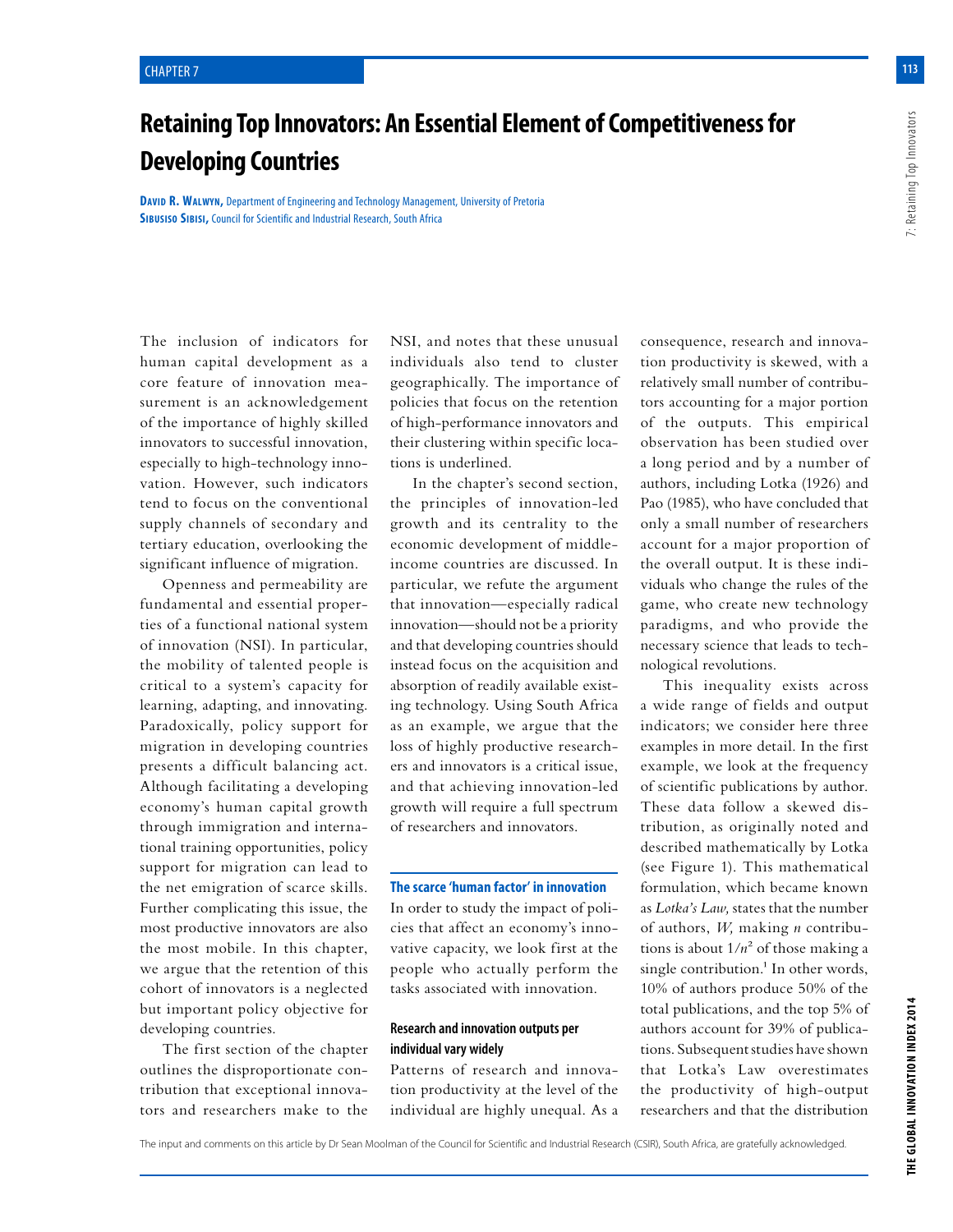## **Figure 1: Lotka's Law on publication frequency per author**



Source: Curve developed from Lotka's Law (Lotka, 1926).

is more accurately modelled using a standard Pareto distribution with a Gini coefficient of about 0.5.<sup>2</sup> Even under the more conservative estimates, however, it is still apparent that 20% of researchers produce 50% of the total output, and 8% produce 25% of the contributions.3

In a second example, also from the research literature, it is noted that the citation rates of scientific articles follow an exponential distribution, as shown in Figure 2. The graph shows that only a small proportion of total articles (less than 0.001%) achieve a citation rate of more than 400 cites per article. On the basis that citation rates reflect the outcome of a specific publication on the research community, it is apparent that only a small number of articles—and, by implication, a small number of authors—significantly influence the global research community.

In the final example, we consider the unequal distribution of university licensing income in the United States of America (USA) (see Figure 3). This is an indicator of university-based innovation rather than research performance. It is clear that a handful of US institutions excel in this area, a feat that is considered to be the consequence of the clustering of top inventors working within well-resourced institutions and supported by top administrators, technology transfer staff, and research students. The graph also reinforces the notion that innovation output at an institutional and national level can be influenced by adopting specific policies aimed at attracting and retaining an active group of highly productive inventors. Unfortunately, these data are not available for developing countries, although it is suspected that the results are likely to be even more pronounced in this group, with even

fewer universities generating the total licensing income than is the case in developed countries.

The above examples have been chosen to cover output, outcome, and impact indicators. All three examples illustrate clearly the initial proposition: high-impact innovators are a small and elite cohort.

## **The elite cohort clusters in narrow geographic locations**

A second characteristic of research and innovation performance is that, in addition to unequal distribution at the level of the individual, performance is also geographically unequal. Talented innovators tend to cluster in the same places, even at the same institutions. This pattern has occurred throughout history and around the world, as can be found in the chronicles of China, Egypt, Greece, India, and Italy, and more recently Vienna. Eric Kandel is well known as the neuropsychiatrist who

**114**

7: Retaining Top Innovators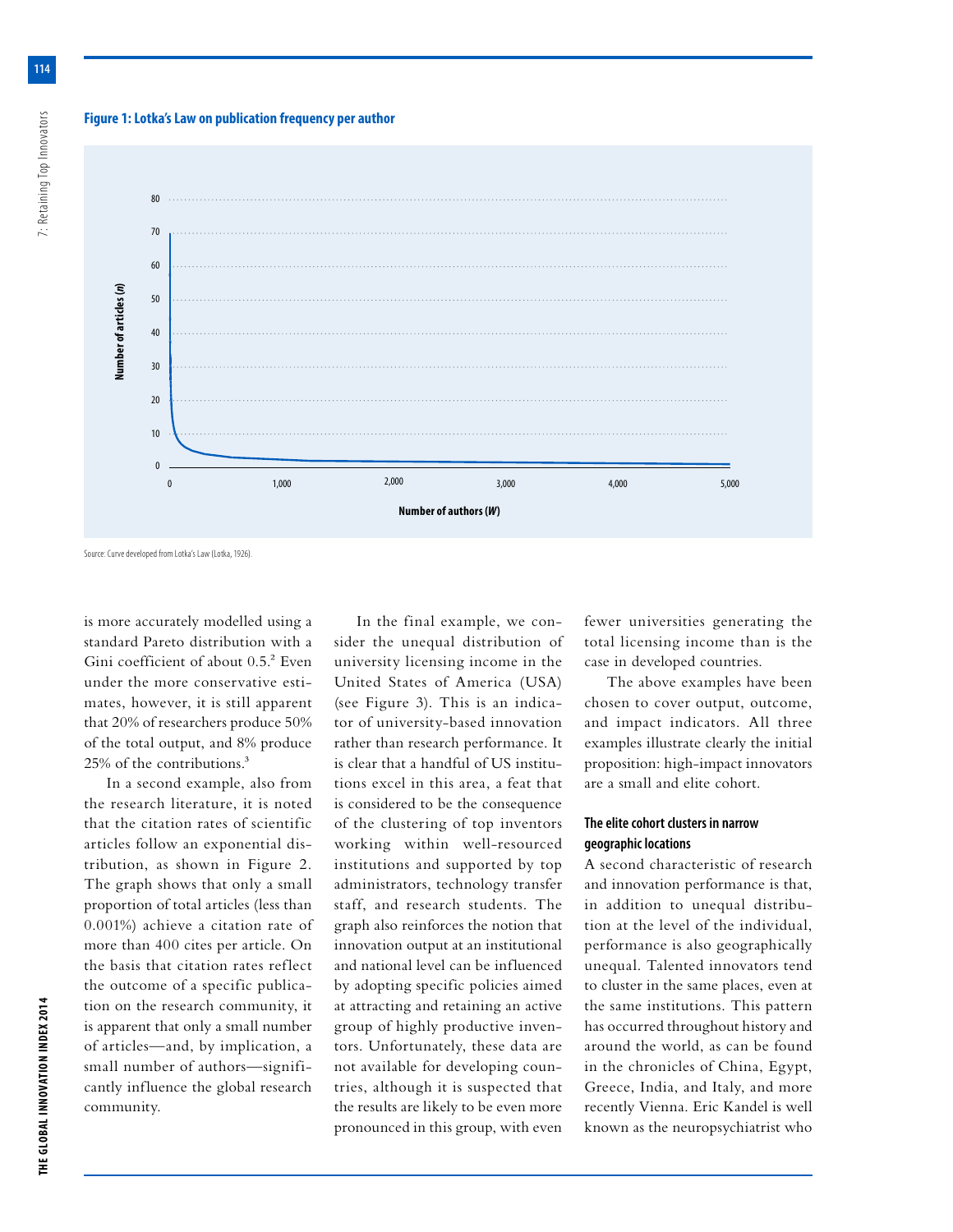## **Figure 2: Distribution of citations per article**



Source: Radicchi et al., 2008.



**THE GLOBAL INNOVATION INDEX 2014** 7: Retaining Top Innovators THE GLOBAL INNOVATION INDEX 2014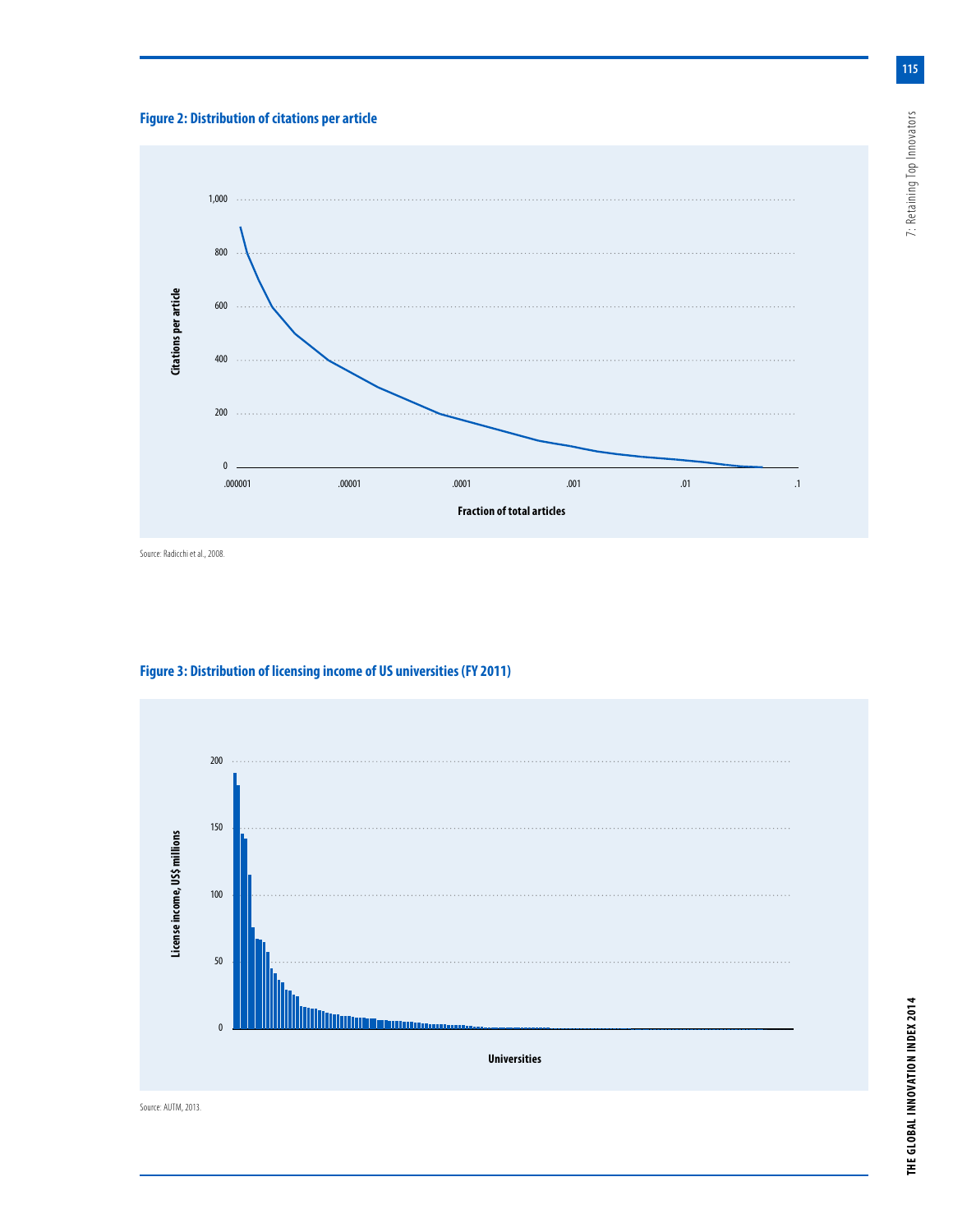

## **Figure 4: The impact of mobility on the citizenship of all Nobel laureates, 1901–2013**



unravelled the physiological basis of memory storage, for which he received the Nobel Prize in 2000. He is also an expert on Viennese history of the end of the 19th century and the beginning of the 20th, a period of remarkable intellectual progress referred to as the 'Age of Insight'.4 Bringing together a diverse range of people, Vienna supported the blossoming of science and culture, including the work of the physicians Sigmund Freud, Carl von Rokitansky, and Johann Schnitzler; the artists Gustav Klimt, Oskar Kokoschka, and Egon Schiele; the philosopher Ludwig Wittgenstein; and the architects Adolf Loos and Otto Wagner.

Many cities and indeed countries may strive to repeat Vienna's extraordinary output, and Kandel is not the only scholar to have sought an explanation for its distinction. Interestingly, one of the important contributors to this phase of extraordinary insight and progress is considered to be migration, as the city drew intellectuals from all over Central Europe during this period. The combination of a multi-disciplinary and multi-ethnic population with an active cosmopolitan life within the social spaces of the Viennese coffee houses facilitated a powerful cross-fertilization of ideas, the outcomes of which have continued to influence the practice of medicine, psychiatry, music, and other disciplines.

Switzerland United States Germany United Kingdom Sweden Netherlands South Africa

Clusters of high output and performance repeat themselves across time and place as these factors of education, multi-disciplinary discourse, quality of life, human migration, and resources are aligned to the required extent. Although the appearance of these clusters may seem random with respect to time and geography, countries and institutions can and do intervene to influence the likelihood of research and innovation excellence. For instance, many countries have specific policy

instruments that appoint internationally ranked researchers to secure, tenured, university-based positions. In South Africa, the Research Chairs Initiative was established in 2006 by the Department of Science and Technology as a strategic intervention aimed at reversing the attrition of research and innovation capacity in the country's higher education institutions and increasing the number of world-class researchers in the country. The initiative has sought to provide well-structured employment packages that include making research grants, facilities, and postgraduate students available to top researchers. By March 2012, 152 chairs had been awarded, of which 89 had been operationalized.5

This initiative, together with the Department of Education's performance management framework for South African universities, can be said to have been instrumental in successfully addressing the stagnation in scientific publications by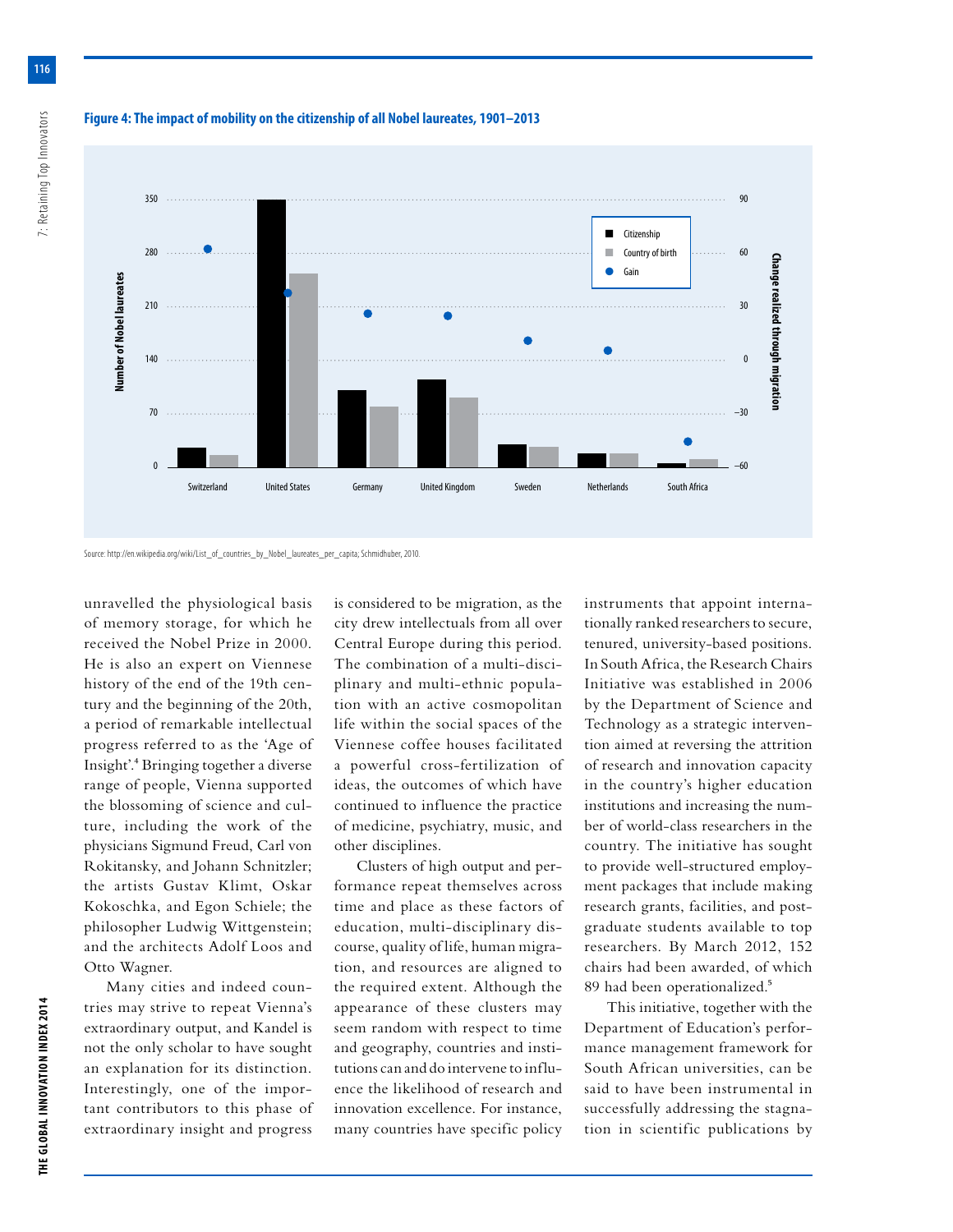| <b>Entrepreneur</b>       | <b>Industry sector</b>   | Company                         | Date of innovation | Birth                | Residence               |
|---------------------------|--------------------------|---------------------------------|--------------------|----------------------|-------------------------|
| <b>George Pratley</b>     | Adhesives                | Pratley (Pty) Ltd               | 1960s              | South Africa         | South Africa (deceased) |
| <b>Ferdinand Chauvier</b> | Leisure and hospitality  | <b>Kreepy Krawly</b>            | 1974               | <b>Belgian Congo</b> | <b>USA</b>              |
| <b>Herbert Sheffel</b>    | Rail transport           | South African Railways          | 1970s              | South Africa         | Unknown                 |
| Sol Kerzner               | Hotel and tourism        | Sun International               | 1980s              | South Africa         | <b>USA</b>              |
| Patrick Soon-Shiong       | Biotechnology and health | Abraxis BioScience              | 1991               | South Africa         | <b>USA</b>              |
| <b>Mark Shuttleworth</b>  | Information technology   | Thawte                          | 1995               | South Africa         | <b>United Kingdom</b>   |
| <b>Elon Musk</b>          | Space and automobiles    | PayPal, Zip2, SpaceX, and Tesla | 1999               | South Africa         | <b>USA</b>              |
| Pieter de Villiers        | Information technology   | Clickatell                      | 2000               | South Africa         | <b>USA</b>              |
| <b>Roelof Botha</b>       | Information technology   | PayPal and Sequoia Capital      | 2001               | South Africa         | <b>USA</b>              |
| Percy Amoils              | Medical (ophthalmic)     | Cryoprobe                       | 2002               | South Africa         | South Africa            |
| <b>Gavin Hood</b>         | Film (Tsotsi)            | Not applicable                  | 2005               | South Africa         | USA                     |
| <b>Paul Maritz</b>        | Information technology   | VMware (CEO)                    | 2008               | Zimbabwe             | <b>USA</b>              |
| Sindiso Khumalo           | Textiles and design      | Sindiso Khumalo                 | 2009               | South Africa         | <b>United Kingdom</b>   |
| <b>Chris Pinkham</b>      | Information technology   | Amazon EC2 and Nimbula          | 2010               | South Africa         | <b>USA</b>              |
| Willem van Biljon         | Information technology   | Amazon EC2 and Nimbula          | 2010               | South Africa         | <b>USA</b>              |

#### **Table 1: Well-known South African entrepreneurs, in chronological order of innovation (1960s onwards)**

Source: Survey on Innovation Behaviour of the Population conducted by the Institute for Statistical Studies and Economics of Knowledge (ISSEK)/National Research University - Higher School of Economics (HSE), 2011.

South African researchers over the period 1986 to 2004; certainly the output was relatively unchanged over the period 1994 to 2004 (from 3,500 to 4,000 publications), but it then rose steeply to over 9,750 publications by 2012.<sup>6</sup> Local institutions have now adopted strategies that focus on attracting the best academics, leading to a more robust employment market.

Even such proactive policies, however, have been insufficient to retain South Africa's top talent. Historical patterns of mobility have shown that leading researchers and entrepreneurs are more likely to pursue their careers in the USA or the United Kingdom (UK) (see Table 1 and Figure 4). For instance, of the five South African Nobel laureates who have received their prize for chemistry or medicine, all now live in other countries, and South Africa is the only major Nobel country (with more laureates than any other developing countries, and indeed more than many developed ones) that has seen a net emigration of prize winners (see Figure 4).

According to the table of top South African entrepreneurs (see Table 1), only one is still resident in the country. Although South Africa has an impressive reputation for Nobel recipients and entrepreneurs—including the 2013 laureate Michael Levitt and the USA-based space entrepreneur Elon Musk—it has not been successful in retaining this talent and providing longer-term career opportunities. The general pattern is that such talented individuals have migrated to other countries, especially the USA and the UK.

The migration of innovators from developing to developed countries is also evident in statistics on inventions, where it has been shown that inventors in developed countries such as the USA and Switzerland are more likely to be immigrants than natives (see Figure 5), and these inventors are more frequently cited in the patent literature. The ratio of immigrant to total inventors is especially high in Swiss and US universities, where up to 50% of all university inventors are immigrants.7

The capacity of some countries to attract and support higher levels of extraordinary talent, allowing it to develop and flourish, is a consequence of many factors that include funding, facilities, international migration, strong local networks and clustering, and the 'Sanger factor' (see Box 1). The probability that the exact circumstances of education, funding, creative thinking, and other framework conditions will occur simultaneously at a specific location and point in time is low despite the efforts of governments to provide such conditions, and countries vulnerable to skills emigration should incentivize this cohort to remain in their countries of birth.

## **Implications for developing countries: How to train and retain the best human capital**

Although it may seem surprising, the relevance to innovation policy of the two characteristics of research and innovation, as described in the previous section and broadly named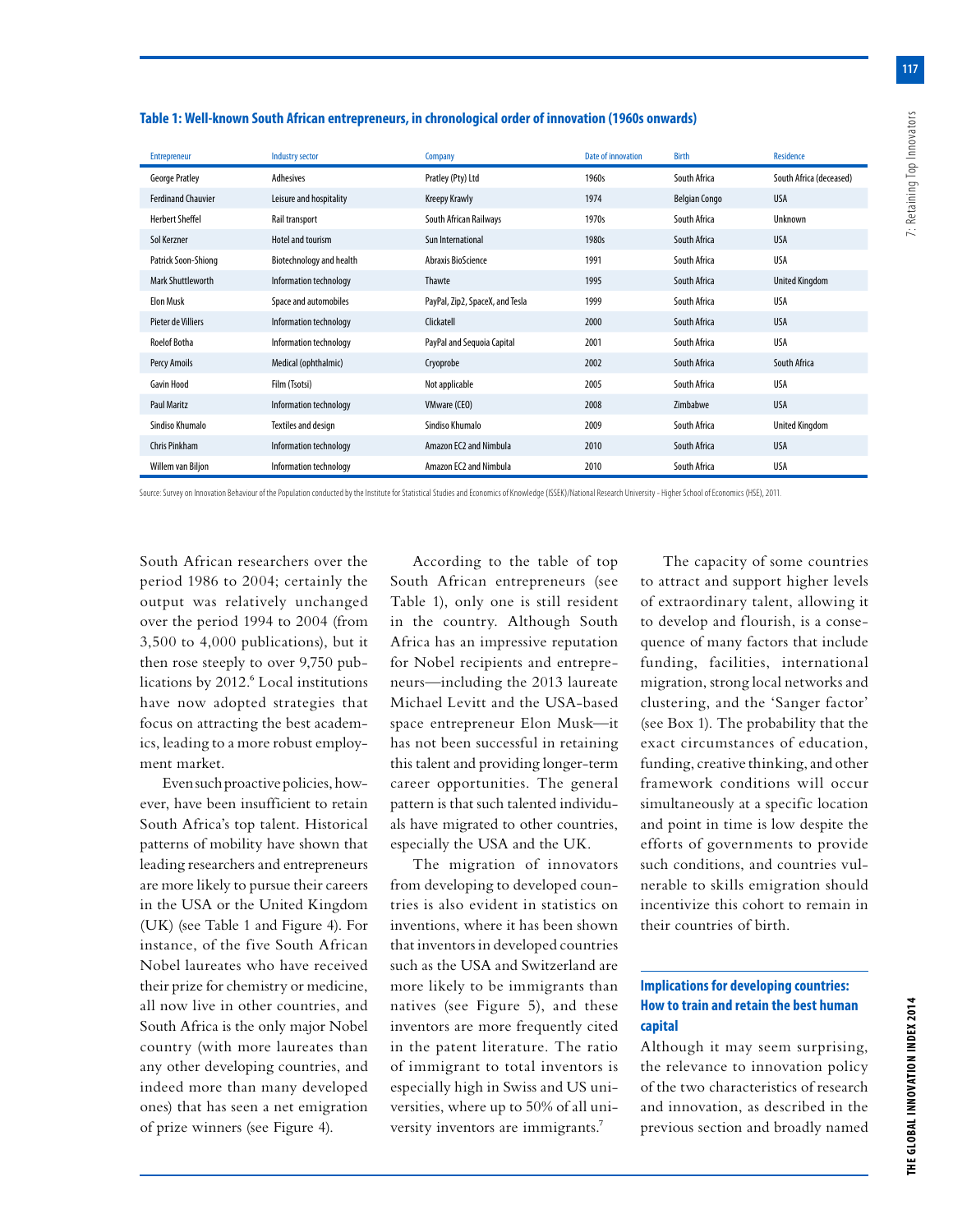**Figure 5: Immigrant vs. emigrant inventors, 2001–2010**



Note: In the USA there are 194,000 immigrant inventors, for a net gain of 183,000 inventors.

as the disproportionate productivity of human capital, is often overlooked or ignored in developing countries. Although the need to attract and retain top talent in developed countries has been known and practiced over a long period, it is frequently argued that developing countries should pursue priorities other than the provision of research and innovation infrastructure necessary to retain the elite cohort. In this section, we provide a limited overview of technology policy for developing countries and the two sides of this debate. This is followed by a more detailed discussion of the conditions in South Africa, which illustrates why the loss of human capital is a major problem and hinders efforts to improve innovation output.

There are many views on the optimal economic growth strategy for developing countries, and for every theory there is an exception or even a counterargument. One of the key debates concerns the proper balance between research and development (R&D) and technology transfer/adaption. Innovation is both an inventive (creation of new knowledge) activity and an imitative (reworking of the existing stock of knowledge) one, with the latter being the dominant mode of innovation within firms. These two aspects have also been referred to as the 'learning face' (which acquires and absorbs technology) and the 'innovative face' (which seeks and applies new knowledge). Some studies argue that, in developing countries, the knowledge-using or learning face is quantitatively more important because it draws on the huge stock of existing knowledge that can be exploited for productive activity.8

The importance of imitative innovation can be extended to the point that public R&D and radical innovation is no longer a policy focus of developing countries.<sup>9</sup> But this approach does not allow developing countries to take full advantage of their own potential—imitative innovation alone is not sufficient. Instead, such countries should seek to adapt global knowledge to local conditions in order to solve local problems and in pursuit of international markets. They should develop the capability to enable the adoption of newer and better technologies than are currently in use, especially through experiential training for recent graduates, providing a type of experience that is often not available elsewhere. They should develop the necessary human capital to undertake incremental innovation in market-facing enterprises

7: Retaining Top Innovators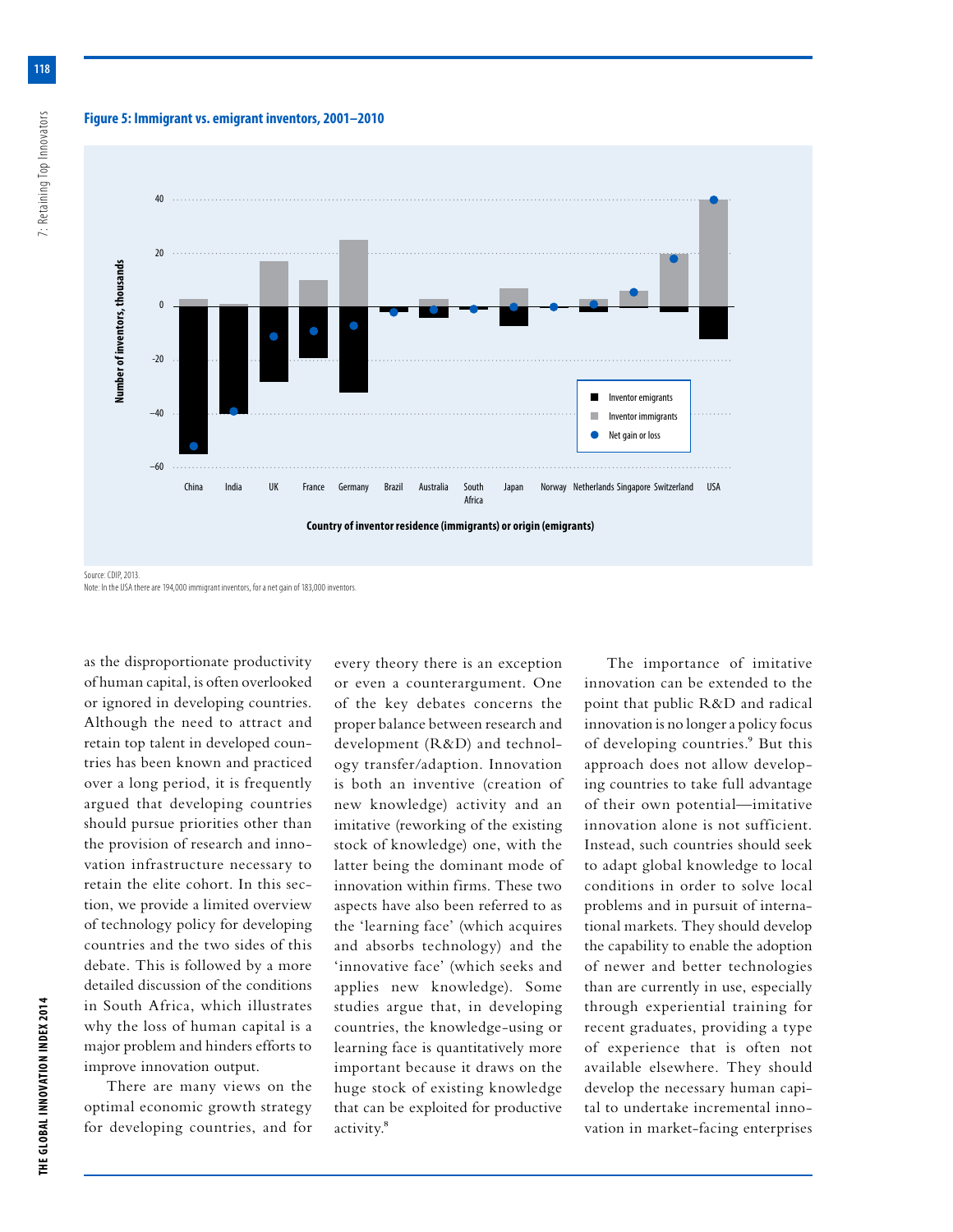## **Box 1: Framework conditions for elite innovators**

The following factors are considered essential framework conditions for the emergence of elite innovators:

- **• The human factor.** Innovation is undertaken by people who are empowered with the necessary education, training, and skills that facilitate the development of innovative products and services.<sup>1</sup>
- **• Public research and development (R&D).** The role of the public sector and the state in supporting innovation is not restricted to providing the necessary policies and incentives for innovation to prosper. The public sector also plays an important role in making the type of innovative breakthroughs from which the private sector is itself able to innovate, thereby driving economic growth and development.<sup>2</sup>
- **• Culture.** The openness of societies to new technologies and the pace of innovation itself can be significantly influenced by social culture. Societies that are resistant to innovation, have low levels of trust, impede mobility or

migration, and are opposed to collaboration are less likely to be entrepreneurial and produce top innovators.

- **• Intellectual property regulation.** A suitable intellectual property regime, which can achieve a balance between the protection of intellectual property rights and support for open innovation, is essential for productive innovation.<sup>3</sup>
- **• Advanced information technology ecosystem.** Rapid and reliable communication has become essential for developing and sustaining innovation networks.
- **• Support for new firms.** Small and micro-enterprises, particularly new firms, are important for the commercialization of new ideas that can transform these ideas into jobs and wealth. Governments should implement a wide range of measures to support entrepreneurs. These measures include imposing a favourable tax climate, making bankruptcy measures more lenient, and providing incentives for research.<sup>4</sup>
- **• The Sanger factor**. This condition refers to the comment made by Fred Sanger on the award of his second Nobel prize, who commented that ' "It's much more difficult to get the first prize than to get the second one . . . because if you've already got a prize, then you can get facilities for work, and you can get collaborators, and everything is much easier."'5 In other words, success breeds success: talented individuals who receive recognition for an initial achievement are soon rewarded with offers of money, facilities, and prestigious, tenured posts in the expectation of equivalent outputs in the future.

#### **Notes**

- 1. OECD, 2010.
- 2. Mazzucato, 2013.
- 3. OECD, 2010.
- 4. OECD, 2010.
- 5. Gellene, 2013.

(both state-owned and private). And, finally, they should identify, in-license, and adapt technology while paying special attention to supporting the innovation activities of domestic private companies and state-owned entities.<sup>10</sup>

This perspective has been strengthened by the discussion of innovation-led growth, particularly the strategy that has become known as the 'Beijing Consensus'.11 China's commitment to a policy of innovation-led growth and the consequent substantial investment in R&D, as a route to economic development and a means of exiting poverty, has been evident since the early 1990s when China began to invest at a level at least three times higher than

that of countries with a similar GDP per capita, such as Argentina and South Africa.<sup>12</sup> Since 1995, R&D spending in China has increased at a stunning annual rate of nearly 19% and in 2010 reached a huge US\$178 billion PPP<sup>13</sup>—the second largest R&D spending rate worldwide and almost double the rate of a basket of comparator countries. The success of this investment supports the arguments of the Beijing Consensus and the notion that innovation and technology has supported 'super-fast change in some sectors'.14

The rapid growth as a consequence of China's approach has prompted South Africa to adopt a similar innovation-led growth strategy.15 Although it may be premature

to assess the outcome of this strategy, it is clear that South Africa is, so far, failing to grow its high-technology industries and remains locked in a resource-based economy. The limited response to several public-sector innovation initiatives, including the Ten Year Innovation Plan and the National R&D Strategy,<sup>16</sup> raises questions about the factors missing in South Africa's innovation strategy. Using the success factors mentioned earlier (see Box 1) as an analytical checklist, it is apparent that South Africa has made progress in the following areas:

• overcoming extremely poor framework conditions of the  $1990s$ ;<sup>17</sup>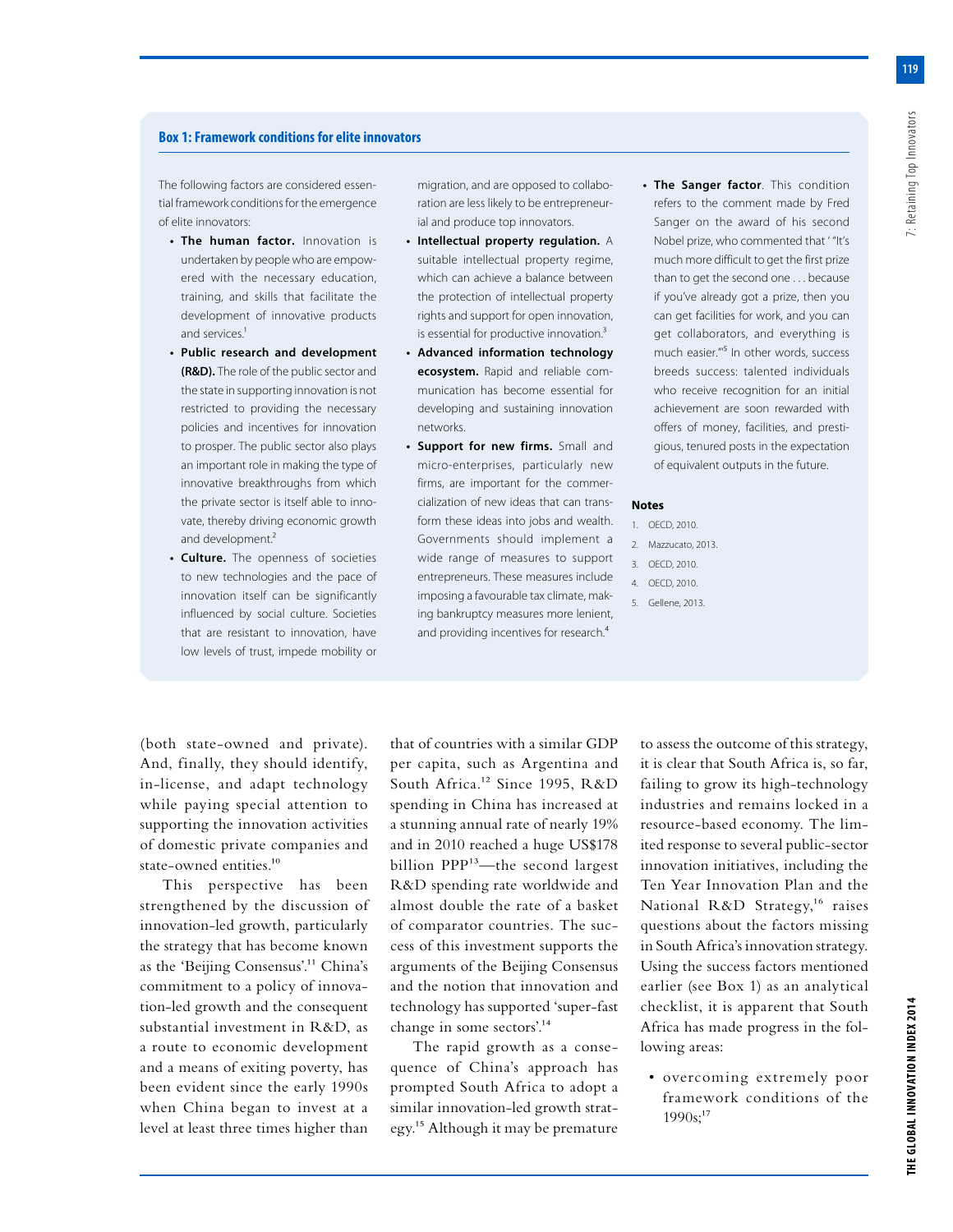- providing strong government support for basic science projects, such the Square Kilometre Array project,<sup>18</sup> and public-sector R&D in general; and
- facilitating a high proportion of business enterprise expenditure on R&D relative to the gross expenditure on R&D.

However, South Africa has weaknesses in the following important areas:

- human capital development falls short; this is the most significant weakness of the country's NSI;<sup>19</sup>
- trust among business, labour, and government is lacking; as a result, business is insufficiently involved in the development of the NSI and there is not a strong culture of innovation;<sup>20</sup>
- system-level monitoring is inadequate to inform necessary strategic interventions;<sup>21</sup> and
- the retention of top innovators is inadequate, thereby limiting the impact from this elite cohort (as demonstrated in this chapter). On the assumption that their contribution to the overall innovation output follows a pattern similar to the Pareto distributions mentioned earlier, it is estimated that South Africa's failure to retain the top 5% of researchers and entrepreneurs slices 20% from its potential innovation output.

These weaknesses suggest a number of interventions South Africa could make to address the retention issue. A key starting point is the shortfall in human and social capital. The country needs to actively improve the overall skills level in the economy and build trust between business and government. Policy makers must understand the factors that drive entrepreneurs abroad in more detail, and must address these issues with directed policies that secure better retention. They must improve partnerships among the universities, the public research institutions, and the business sector in order to improve the spillovers from publicly funded R&D. The latter intervention is particularly important given the increasing levels of support for R&D and the relative stagnation in innovation output.

#### **Conclusion**

South Africa, alongside other middle-income countries, faces major challenges as it attempts to diversify its economy from a traditional reliance on mineral extraction and primary industry. In charting the way forward, it has adopted the National Development Plan 2030, which has set a clear policy agenda together with many ambitious targets.<sup>22</sup> The Plan is based on the principles of innovation-led growth and clearly identifies the need to improve the quality of education, to support skills development in the population, and to encourage innovation as key enablers for economic development.

Although the country could address the general standard of education and skills development for the population as a whole, this intervention may not succeed in raising the level of innovation, which appears to respond in a nonlinear manner to the standard inputs of public expenditure on R&D and education. The skewed distribution of innovation performance, as outlined in this chapter, may be an important consideration for the new policy agenda. It is not only the number of scientists and engineers per 10 million population that could stimulate higher rates of innovation and increase the contribution of high technology goods and services. The support and retention of elite innovators, high-output academics, and productive entrepreneurs should also be ensured. A failure to address the ongoing emigration of this cohort could slice 20% from its potential innovation output and strip the country of essential skills to meet its transformative needs.

#### **Notes**

- 1 Lotka, 1926.
- 2 Kyvik, 1989.
- 3 Kyvik, 1989.
- 4 Kandel, 2012.
- 5 National Research Foundation, 2012.
- 6 Pouris and Pouris, 2012.
- 7 CDIP, 2013.
- 8 Arnold and Bell, 2001: Cohen and Levinthal, 1989.
- 9 Arnold and Bell, 2001.
- 10 Arnold and Bell, 2001.
- 11 Ramo, 2004.
- 12 Walwyn, 2008.
- 13 OECD, 2012.
- 14 Ramo, 2004.
- 15 National Planning Commission, 2011.
- 16 For the Ten Year Innovation Plan, see Department of Science and Technology, 2007; for the National R&D Strategy, see Department of Science and Technology, 2001.
- 17 OECD, 2007.
- 18 Hanekom, 2013; Sapa Reporter, *Times Live,* 2013; Sapa Reporter, *TechCentral,* 2014.
- 19 Department of Science and Technology, 2012.
- 20 OECD, 2007.
- 21 Department of Science and Technology, 2012.
- 22 National Planning Commission, 2011.